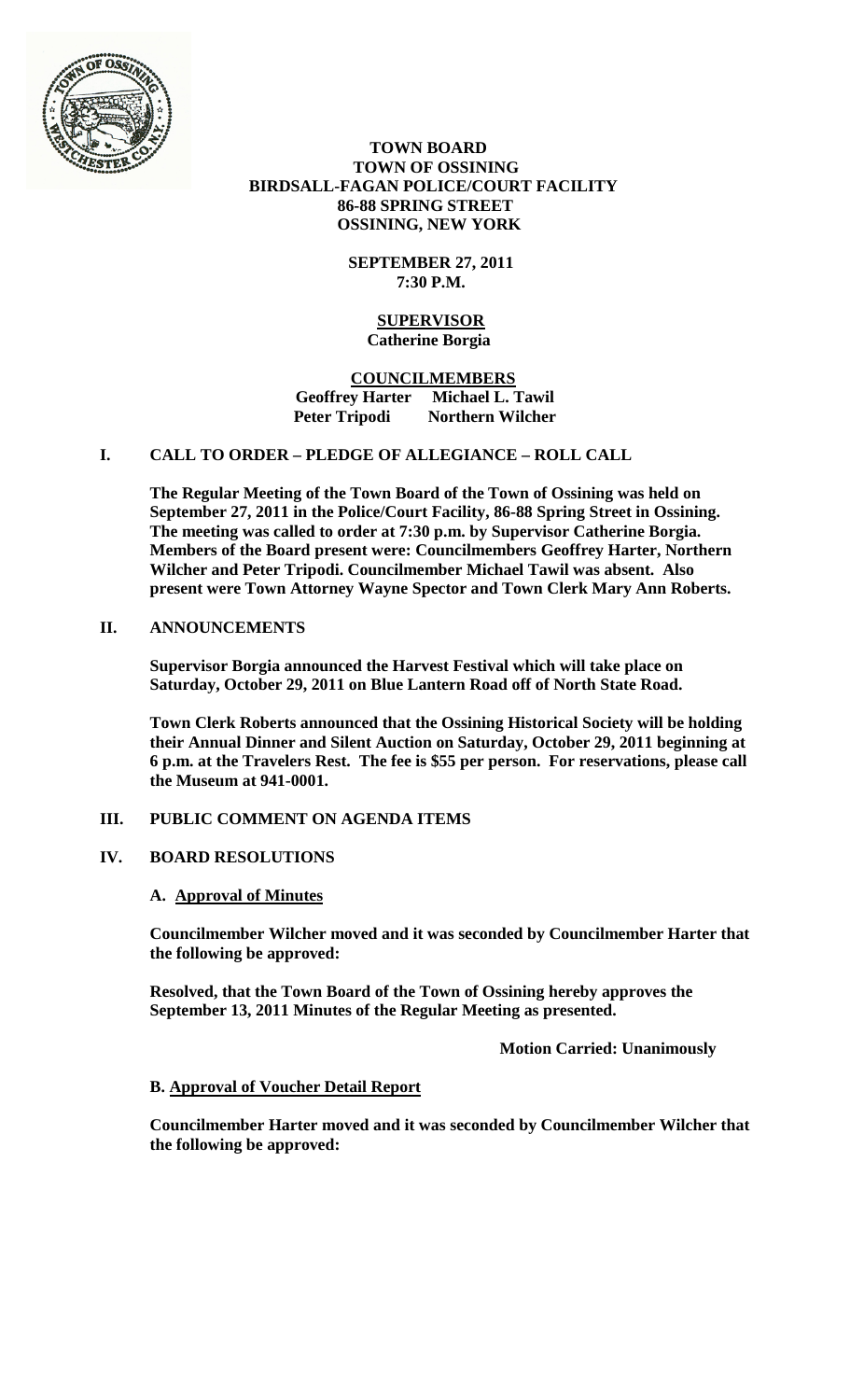**Resolved, that the Town Board of the Town of Ossining hereby approves the Voucher Detail Report dated September 27, 2011 in the amount of \$270,014.81**

> **Vote: 3-0-1 Voting Aye: Wilcher, Harter & Borgia Nay: Tripodi**

#### **C. Authorizing 2011 Ossining Boat and Canoe Club Building Improvement Plan**

**Councilmember Wilcher moved and it was seconded by Councilmember Harter that the following be approved:**

**Resolved, that the Town Board of the Town of Ossining approves the 2011 Ossining Boat and Canoe Club building proposal as presented to the Town Board on September 14, 2011, and authorizes the members of OBCC to commence work on the improvements so detailed.**

**Motion Carried: Unanimously**

#### **D. Appointment of Temporary Intermediate Clerk**

**Councilmember Wilcher moved and it was seconded by Councilmember Harter that the following be approved:**

**Resolved, that the Town Board of the Town of Ossining hereby appoints Scott Davidson, as a part-time temporary Intermediate Clerk effective July 31, 2011 at \$13.00/hr for a period not to exceed one hundred twenty (120) days.**

> **Vote: 3-0-1 Voting Aye: Wilcher, Harter & Borgia Nay: Tripodi**

**E.**

### **TAX CERTIORARI**

### **FOX HILL CONDOMINIUM vs. TOWN OF OSSINING**

**Councilmember Harter moved and it was seconded by Councilmember Wilcher that the following be approved:**

**WHEREAS, proceedings pursuant to Article 7 of the Real Property Tax Law of the State of New York were instituted by Fox Hill Condominium, against the Town of Ossining to review the tax assessments made on Petitioner's property located at Hawks Avenue in the Town of Ossining, and designated on the tax assessment map of the Town of Ossining as Section 80.20, Block 1, Lot 1 (Full Lot: 0101-3306), for assessment years 2005 through 2010, which proceedings are now pending in the Supreme Court of the State of New York, County of Westchester, under Index Nos. 16941/2005; 19778/2006; 20381/2007; 21933/2008; 23856/2009; 25526/2010; and** 

**WHEREAS, the above Petitioner has agreed to a compromise and settlement of such proceedings, subject to the approval of the Town Board, correcting and reducing the assessed valuation of its real property and improvements, as follows:**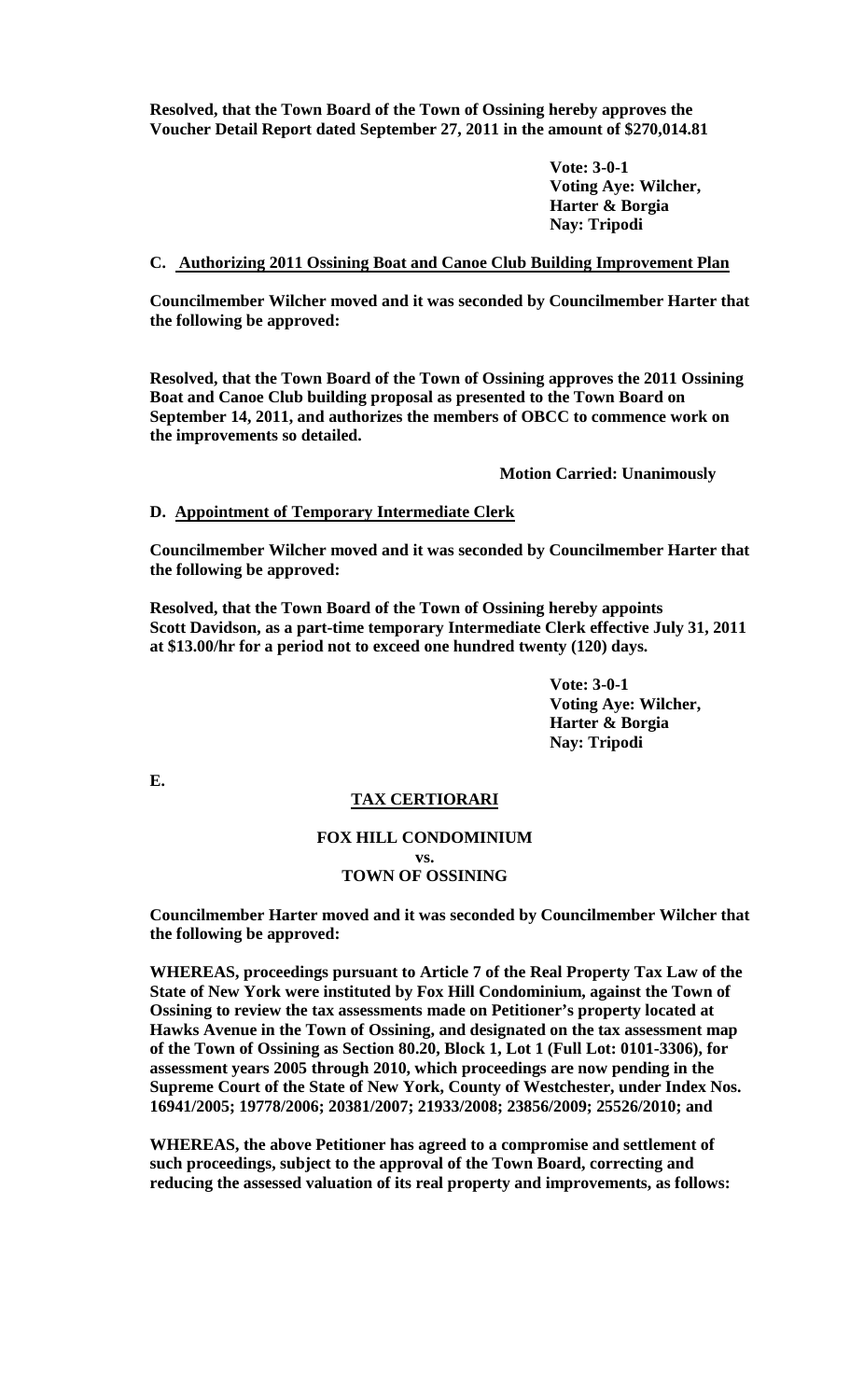| Ass't | Assessed Valuation |             | Amount of |
|-------|--------------------|-------------|-----------|
| Year  | Reduced From       | Reduced To  | Reduction |
| 2005  | 2,554,939          | 2, 229, 931 | 325,008   |
| 2006  | 2,557,679          | 2,058,156   | 499,523   |
| 2007  | 2,558,779          | 2,060,077   | 498,702   |
| 2008  | 2,561,154          | 2,180,848   | 380,306   |
| 2009  | 2,563,224          | 2,160,025   | 403,199   |
| 2010  | 2,563,774          | 2,136,146   | 427,628   |

(See Schedule of Individual Reductions Attached)

**WHEREAS, any and all refunds necessitated by said settlement will be made without interest; and WHEREAS, the Town Board, upon the recommendation of the Assessor, concurred by the Town Attorney, finds the proposed settlement appropriate and in the best interest of the Town of Ossining; now therefore it is** 

**RESOLVED, that settlement of the proceedings, on the terms set forth herein, is hereby accepted and approved, subject to the approval of the Supreme Court, Westchester County, wherein such proceedings are pending; and it is further** 

**RESOLVED, that the Town Attorney is hereby authorized and directed to procure and execute any documents necessary to effectuate such settlement; and it is further** 

**RESOLVED, subject to the approval of the Supreme Court, Westchester County, that the Assessor is authorized and directed to make the changes and corrections to the individual unit assessment on the tax assessment roll of the Town of Ossining, which will be ordered pursuant to the Consent Judgment to be entered in accordance with the terms of this settlement, and the Receiver of Taxes is authorized and directed to process and pay the refund of Town of Ossining taxes estimated to be \$330,417.22, which will be ordered pursuant to said Consent Judgment.**

**Motion Carried: Unanimously**

#### F. TAX CERTIORARI

### **7-ELEVEN, INC. vs. TOWN OF OSSINING**

**Councilmember Wilcher moved and it was seconded by Councilmember Harter that the following be approved:**

**WHEREAS, proceedings pursuant to Article 7 of the Real Property Tax Law of the State of New York were instituted by 7-Eleven, Inc., against the Town of Ossining to review the tax assessments made on Petitioner's property located at 230 N. Highland Avenue in the Town of Ossining, and designated on the tax assessment map of the Town of Ossining as Section 89.11, Block 1, Lot 8 for assessment year 2010, which proceeding is now pending in the Supreme Court of the State of New York, County of Westchester, under Index No. 23558/2010; and** 

**WHEREAS, the above Petitioner has agreed to a compromise and settlement of such proceedings, subject to the approval of the Town Board, correcting and reducing the assessed valuation of its real property and improvements, as follows:**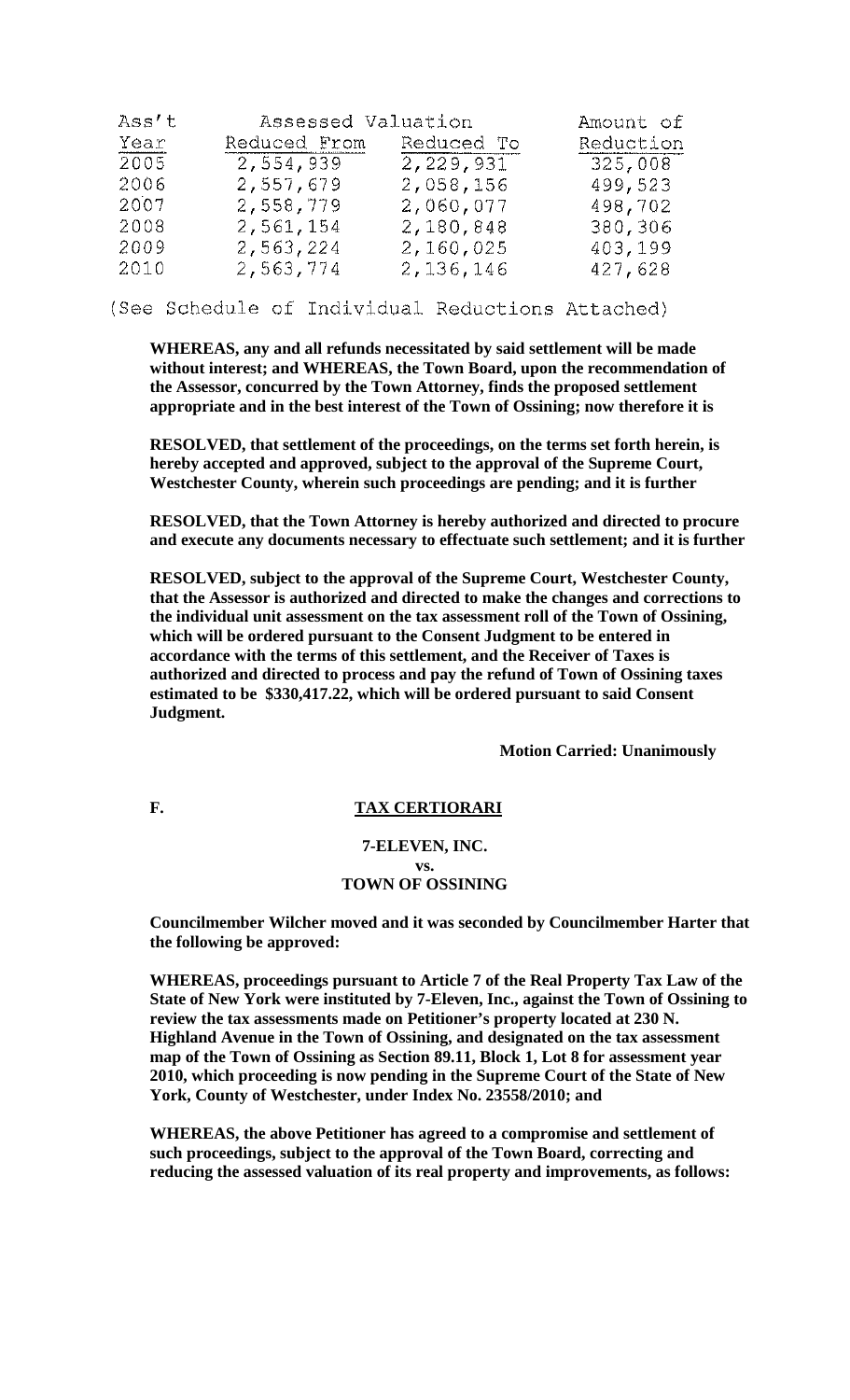| Assmt.<br>Year | Property<br>Description | Original<br>Assessed<br>Value | Amount of<br>Reduction | Final<br>Assessed<br>Value |
|----------------|-------------------------|-------------------------------|------------------------|----------------------------|
| 2010           | 89.11/1/8               | \$50,825                      | \$5,083                | \$45,742                   |

**WHEREAS, any and all refunds necessitated by said settlement will be made without interest; and WHEREAS, the Town Board, upon the recommendation of the Assessor, concurred by the Town Attorney, finds the proposed settlement appropriate and in the best interest of the Town of Ossining; now therefore it is** 

**RESOLVED, that settlement of the proceedings, on the terms set forth herein, is hereby accepted and approved, subject to the approval of the Supreme Court, Westchester County, wherein such proceedings are pending; and it is further** 

**RESOLVED, that the Town Attorney is hereby authorized and directed to procure and execute any documents necessary to effectuate such settlement; and it is further** 

**RESOLVED, subject to the approval of the Supreme Court, Westchester County, that the Assessor is authorized and directed to make the changes and corrections to the individual unit assessment on the tax assessment roll of the Town of Ossining, which will be ordered pursuant to the Consent Judgment to be entered in accordance with the terms of this settlement, and the Receiver of Taxes is authorized and directed to process and pay the refund of Town of Ossining taxes estimated to be \$55.49, which will be ordered pursuant to said Consent Judgment.**

> **Vote: 3-1-0 Voting Aye: Wilcher, Harter & Borgia Abstain: Tripodi**

### **G. TAX CERTIORARI**

#### **97 CROTON AVENUE, LLC vs. TOWN OF OSSINING**

**Councilmember Harter moved and it was seconded by Councilmember Wilcher that the following be approved:**

**WHEREAS, proceedings pursuant to Article 7 of the Real Property Tax Law of the State of New York were instituted by 97 Croton Avenue, LLC, against the Town of Ossining to review the tax assessments made on Petitioner's property located at 97 Croton Avenue in the Town of Ossining, and designated on the tax assessment map of the Town of Ossining as Section 89.16, Block 1, Lot 53 for assessment year 2010, which proceeding is now pending in the Supreme Court of the State of New York, County of Westchester, under Index No. 23559/2010; and** 

**WHEREAS, the above Petitioner has agreed to a compromise and settlement of such proceedings, subject to the approval of the Town Board, correcting and reducing the assessed valuation of its real property and improvements, as follows:** 

| Assmt.<br>Year | Property<br>Description | Original<br>Assessed<br>Value | Amount of<br>Reduction | Final<br>Assessed<br>Value |
|----------------|-------------------------|-------------------------------|------------------------|----------------------------|
| 2010           | 89.16/1/53              | \$42,300                      | \$3,384                | \$38,916                   |

**WHEREAS, any and all refunds necessitated by said settlement will be made without interest; and WHEREAS, the Town Board, upon the recommendation of**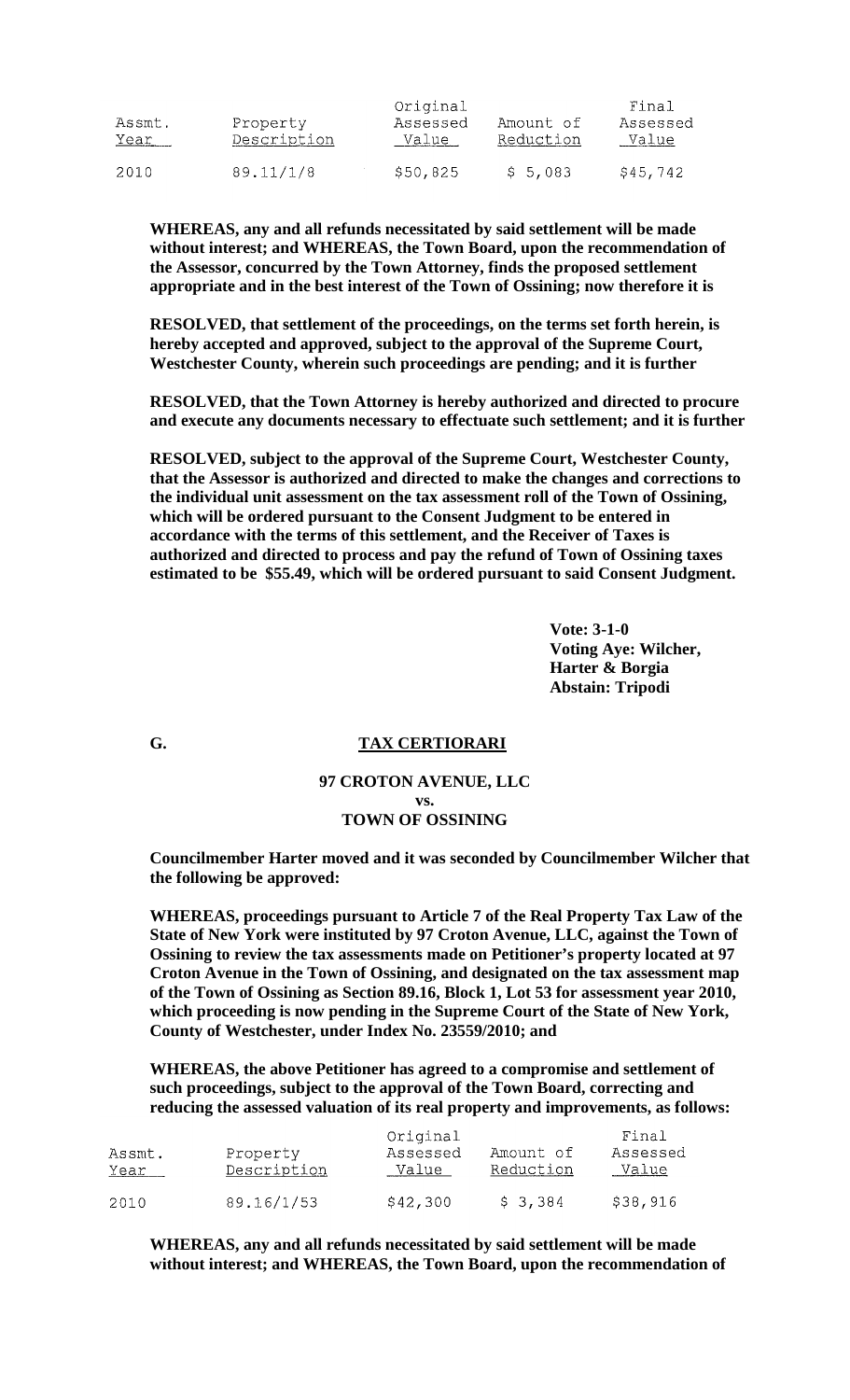**the Assessor, concurred by the Town Attorney, finds the proposed settlement appropriate and in the best interest of the Town of Ossining; now therefore it is** 

**RESOLVED, that settlement of the proceedings, on the terms set forth herein, is hereby accepted and approved, subject to the approval of the Supreme Court, Westchester County, wherein such proceedings are pending; and it is further** 

**RESOLVED, that the Town Attorney is hereby authorized and directed to procure and execute any documents necessary to effectuate such settlement; and it is further** 

**RESOLVED, subject to the approval of the Supreme Court, Westchester County, that the Assessor is authorized and directed to make the changes and corrections to the individual unit assessment on the tax assessment roll of the Town of Ossining, which will be ordered pursuant to the Consent Judgment to be entered in accordance with the terms of this settlement, and the Receiver of Taxes is authorized and directed to process and pay the refund of Town of Ossining taxes estimated to be \$36.94, which will be ordered pursuant to said Consent Judgment.**

**Motion Carried: Unanimously**

# **H. TAX CERTIORARI**

#### **KENNETH DENGLER vs. TOWN OF OSSINING**

**Councilmember Wilcher moved and it was seconded by Councilmember Harter that the following be approved:**

**WHEREAS, proceedings pursuant to Article 7 of the Real Property Tax Law of the State of New York were instituted by Kenneth Dengler, against the Town of Ossining to review the tax assessments made on Petitioner's property located at 84 Shadow Brook Lane in the Town of Ossining, and designated on the tax assessment map of the Town of Ossining as Section 97.16, Block 1, Lot 9, for assessment years 2006 through 2010, which proceedings are now pending in the Supreme Court of the State of New York, County of Westchester, under Index Nos. 18817/2006; 20780/2007; 22787/2008; 23383/2009; 25666/2010; and** 

**WHEREAS, the above Petitioner has agreed to a compromise and settlement of such proceedings, subject to the approval of the Town Board, correcting and reducing the assessed valuation of its real property and improvements, as follows:** 

| Assessment | Reduction | Reduction |           |
|------------|-----------|-----------|-----------|
| Year       | From      | To        | Reduction |
| 2006       | \$27,500  | \$23,050  | \$4,450   |
| 2007       | \$27,500  | \$23,800  | \$3,700   |
| 2008       | \$27,500  | \$24,800  | \$2,700   |
| 2009       | \$27,500  | \$22,600  | \$4,900   |
| 2010       | \$27,500  | \$23,350  | \$4,150   |

**WHEREAS, any and all refunds necessitated by said settlement will be made without interest; and WHEREAS, the Town Board, upon the recommendation of the Assessor, concurred by the Town Attorney, finds the proposed settlement appropriate and in the best interest of the Town of Ossining; now therefore it is** 

**RESOLVED, that settlement of the proceedings, on the terms set forth herein, is hereby accepted and approved, subject to the approval of the Supreme Court, Westchester County, wherein such proceedings are pending; and it is further**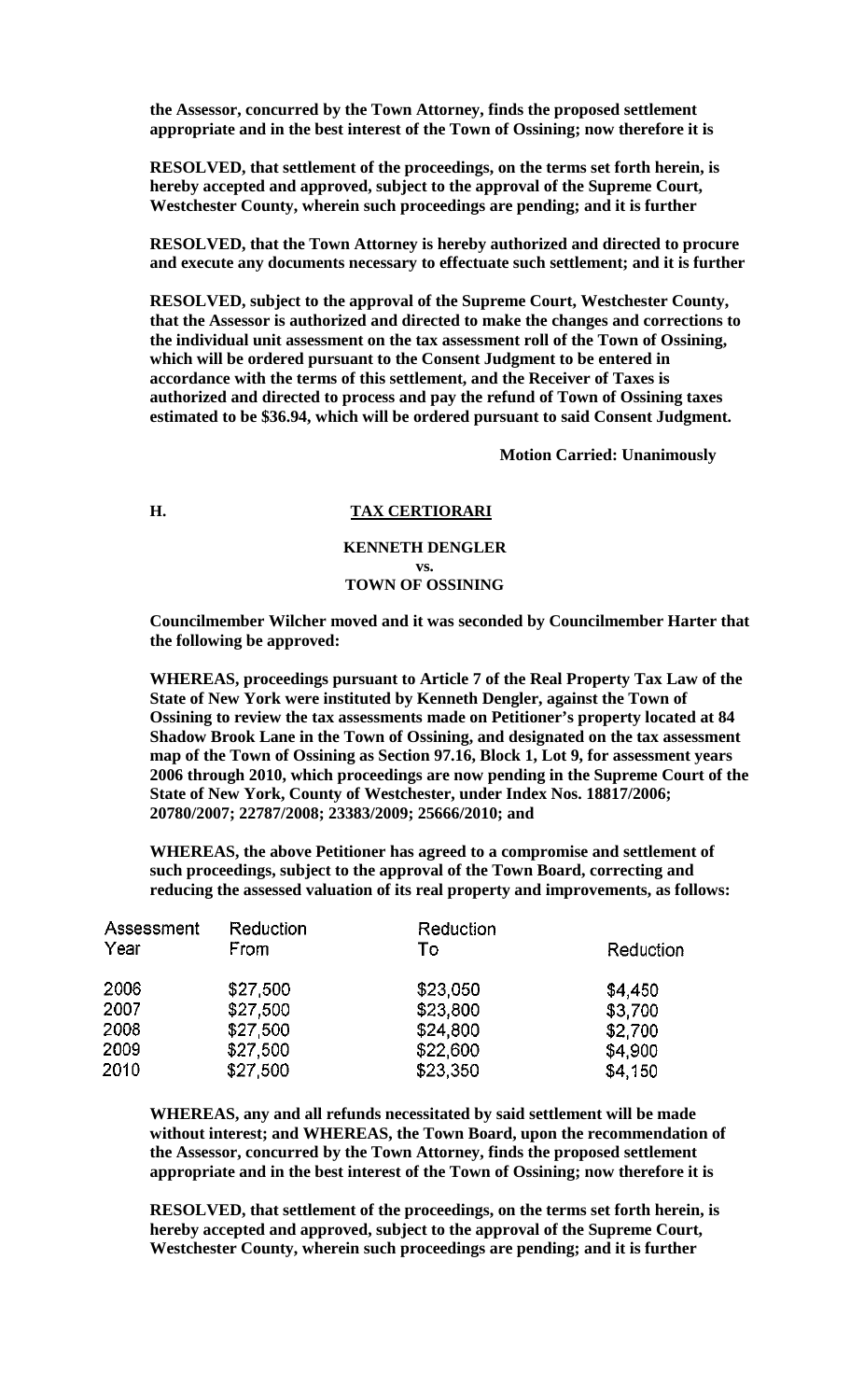**RESOLVED, that the Town Attorney is hereby authorized and directed to procure and execute any documents necessary to effectuate such settlement; and it is further** 

**RESOLVED, subject to the approval of the Supreme Court, Westchester County, that the Assessor is authorized and directed to make the changes and corrections to the individual unit assessment on the tax assessment roll of the Town of Ossining, which will be ordered pursuant to the Consent Judgment to be entered in accordance with the terms of this settlement, and the Receiver of Taxes is authorized and directed to process and pay the refund of Town of Ossining taxes estimated to be \$183.97, which will be ordered pursuant to said Consent Judgment.**

**Motion Carried: Unanimously**

#### **I. Authorizing the Supervisor to sign a contract with Hudson Valley Appraisal Corporation**

**Councilmember Harter moved and it was seconded by Councilmember Wilcher that the following be approved:**

**Whereas the Town of Ossining desires to have a full professional appraisal of Parcel ID# 98.14-1-30 as part of the defense of a tax certiorari case, and**

**Whereas the town board wished to hire Hudson Valley Appraisal Corporation for pre- and post- professional appraisal consultation services at a cost of \$115/hour and expert testimony and/or legal proceedings for the cost of \$1000/half day or \$1800/day, therefore be it** 

**Resolved the Town board of the Town of Ossining authorized the Supervisor to sign an agreement with Hudson Valley Appraisal Corporation upon approval of the Town Attorney.**

**Motion Carried: Unanimously**

### **J. Authorizing the opening of Capital project #2011-2176 Cedar Lane Drainage**

**Councilmember Wilcher moved and it was seconded by Councilmember Harter that the following be approved:**

**Resolved that the Town Board of the Town of Ossining hereby authorizes the establishment of Capital Project # 2011-2176, entitled Cedar Lane Drainage Program in the amount of \$39,250.00 to be funded by a transfer from Highway Fund Balance.**

**Resolved, that the Town Board authorizes the following budget adjustments:**

|           | Increase: 031-9901-0900<br>031-0031-4795                | \$39,250.00<br>\$39,250.00 |                            |
|-----------|---------------------------------------------------------|----------------------------|----------------------------|
| Increase: | 037-0037-5031-0176 (Revenue)<br>037-5110-2176 (Expense) |                            | \$39,250.00<br>\$39,250.00 |

**Motion Carried: Unanimously**

#### **K. Finance – Budget Modification – ICMA Police and DPW Study (09/06/2011)**

**Councilmember Wilcher moved and it was seconded by Councilmember Harter that the following be approved:**

**Resolved, the 2011 General Fund budget is modified to appropriate a Local Government Efficiency Grant of \$8,666.67 from the NYS Department of State, and \$2,922.00 from the Contingency Account for the remaining balance due the**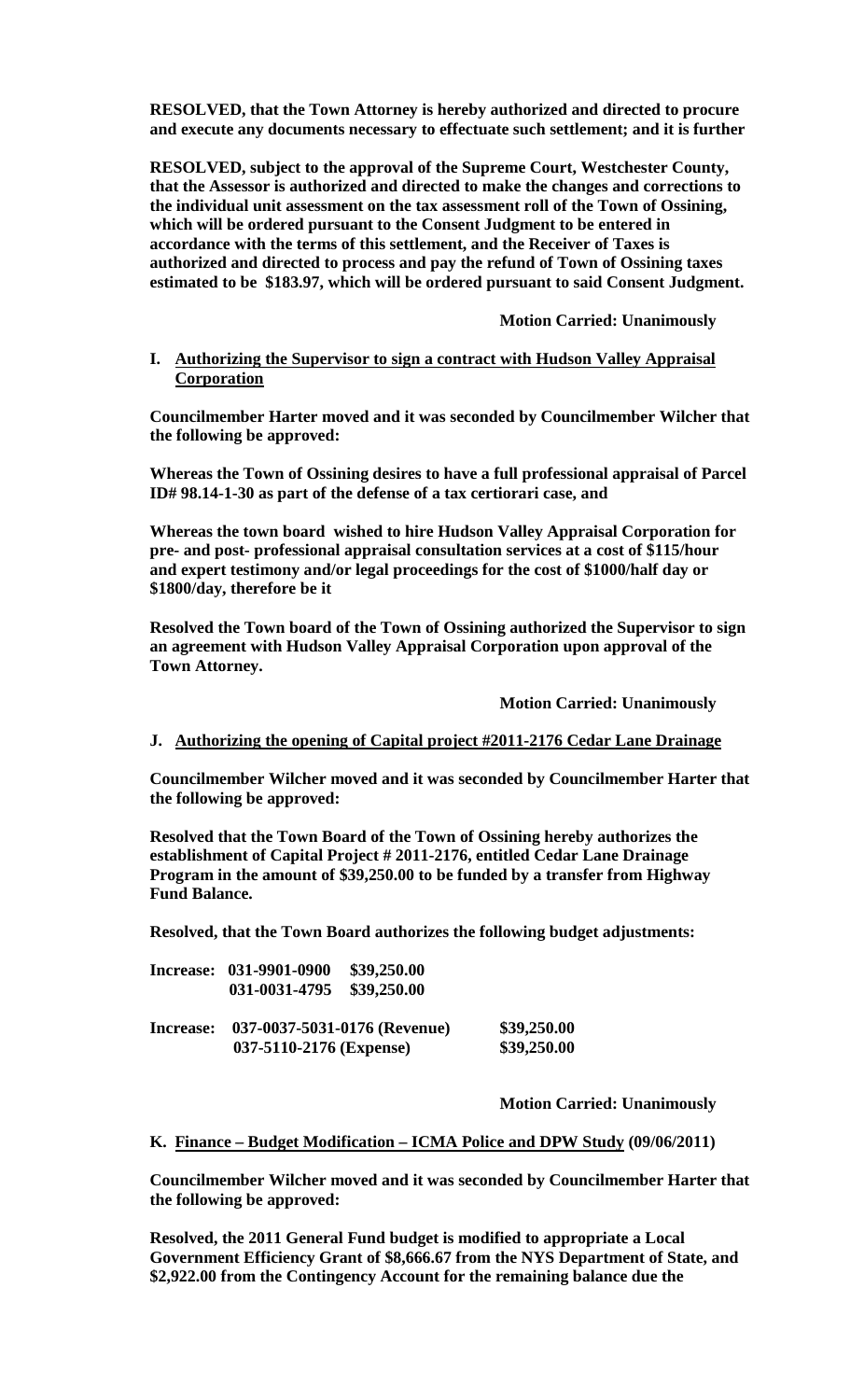# **International City/County Management Association (ICMA) for the joint Police and joint Highway/DPW studies, as follows:**

| Increase Appropriations:                         |           |
|--------------------------------------------------|-----------|
| <b>Account Name</b>                              | Amount    |
| <b>IMA Study</b>                                 | \$5794.34 |
| <b>IMA Study</b>                                 | \$5794.33 |
| Decrease General Fund Appropriations:            |           |
| <b>Account Name</b>                              | Amount    |
| Contingency                                      | \$1461    |
| Contingency                                      | \$1461    |
| <b>Increase General Fund Estimated Revenues:</b> |           |
| <b>Account Name</b>                              | Amount    |
| State Aid – Other General Gov't Support          | \$4333.34 |
| State Aid – Other General Gov't support          | \$4333.33 |
|                                                  |           |

**Motion Carried: Unanimously**

# **L. Finance – Budget Modification**

**Councilmember Wilcher moved and it was seconded by Councilmember Harter that the following be approved:**

**Resolved that the Town Board of the Town of Ossining herby makes the following budget adjustments to the 2011 adopted budget:**

| <b>TRANSFER TO G/L</b><br><b>ACCOUNT</b>                                             | TO ACCOUNT:        | FROM ACCOUNT:           | TRANSFER FRM G/L ACCNT                                 |
|--------------------------------------------------------------------------------------|--------------------|-------------------------|--------------------------------------------------------|
| <b>STREET ADMINISTRATION</b><br>031-5010-0413-Consultant<br>031-5010-0405-Conference | 4500.00<br>142.00  | 4500.00<br>142.00       | 031-5010-0425-Labor Counsel<br>031-5010-0417-Education |
| <b>STREET MAINTENANCE</b><br>031-5110-0412-Diesel Fuel                               | 10000.00           | 10000.00                | 031-5110-0411-Gasoline                                 |
| <b>GARAGE</b>                                                                        |                    |                         | 031-5110-0447-Road                                     |
| 031-5132-0474-Fuel Oil                                                               | 1000.00            | 1000.00                 | Drainage                                               |
|                                                                                      | 15642.00           | 15642.00                |                                                        |
| <b>TRANSFER TO G/L</b><br><b>ACCOUNT</b>                                             | TO ACCOUNT:        | <b>FROM</b><br>ACCOUNT: | <b>TRANSFER</b><br>FRM G/L<br><b>ACCNT</b>             |
| <b>ENGINEER</b><br>020-1440-0413                                                     | 2124.00            | 2124.00                 | 020-1680-0475-Vill./Oss Cntrcl                         |
| <b>JUDGEMENTS AND</b><br><b>CLAIMS</b><br>020-1930-0425-Labor<br>Counsel             | 1254.00            | 1254.00                 | 020-1910-0468-Auto Ins.                                |
| <b>POLICE</b><br>020-3120-0105-Overtime<br>020-3120-0411-Gasoline                    | 36037.00<br>998.00 | 35820.00<br>1215.00     | 020-3120-0101-Pers.Svcs<br>020-3120-0106-Longevity     |
| <b>BUILDING</b><br>020-3620-0201-Equipment<br>020-3620-0455-Constables               | 1885.00<br>100.00  | 1985.00                 | 020-3620-0419-Maint/Repair/Copier                      |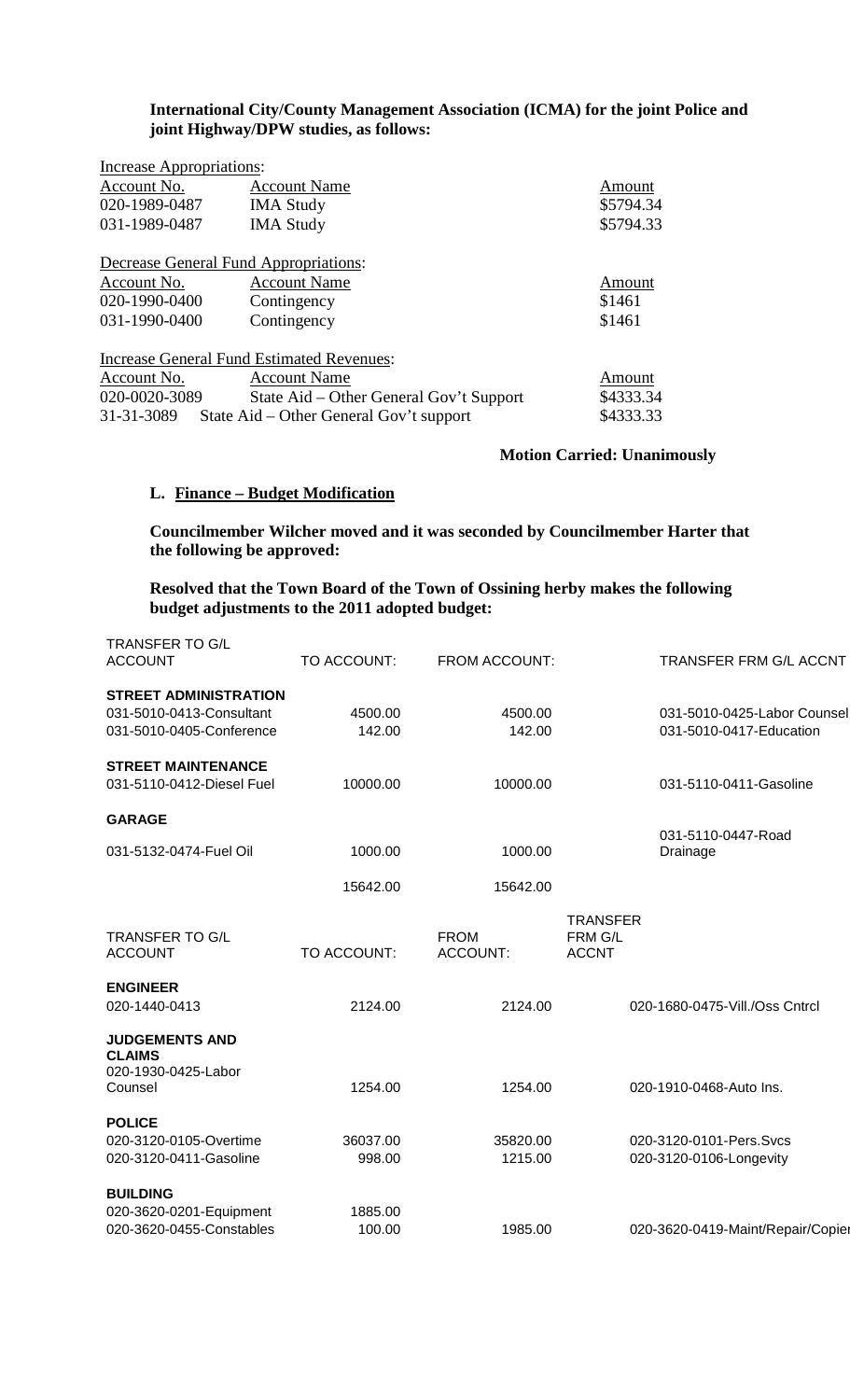| <b>PLANNING</b><br>020-8020-0405-Conference           | 150.00             | 150.00               | 020-8020-0414-Cont/Steno                                          |
|-------------------------------------------------------|--------------------|----------------------|-------------------------------------------------------------------|
|                                                       | 42548.00           | 42548.00             |                                                                   |
| <b>TRANSFER TO G/L</b>                                |                    |                      |                                                                   |
| <b>ACCOUNT</b>                                        | <b>AMOUNT</b>      | <b>AMOUNT</b>        | <b>TRANSFER FROM G/L ACCOUNT</b>                                  |
| <b>TOWN JUSTICE</b>                                   |                    |                      |                                                                   |
| 010-1110-0105-Overtime<br>010-1110-0455-Constables    | 1000.00<br>1000.00 | 1000.00<br>1000.00   | 010-1110-0109- Sick Incentive<br>010-1110-0401- Supplies          |
| <b>SUPERVISOR</b>                                     |                    |                      |                                                                   |
| 010-1220-0110- PT                                     | 7350.00            |                      |                                                                   |
| 010-1220-0401-Supplies<br>010-1220-0405- Conference   | 4000.00<br>130.00  | 11480.00             | 010-1220-0101- Personnel Services                                 |
| <b>INDEPENDENT AUDIT</b>                              |                    |                      |                                                                   |
| 010-1320-0438-Indpt Audit<br>Srvcs                    | 595.00             | 595.00               | 010-1220-0101- Personnel Services                                 |
| <b>ASSESSMENT</b>                                     |                    |                      |                                                                   |
| 010-1355-0101-Personnel Serv                          | 40000.00           |                      |                                                                   |
| 010-1355-0105-Overtime                                | 400.00             |                      |                                                                   |
| 010-1355-0110-Part Time                               | 12750.00           | 20000.00             | 010-1220-0101-Personnel Services                                  |
| 010-1355-0404-Telephone<br>010-1355-0419-Maint/Repair | 600.00<br>700.00   | 20000.00<br>13150.00 | 010-9010-0817-Hospital/Med Insurance<br>010-1990-0400-Contingency |
| 010-1355-0449-Parts/Labor                             | 600.00             | 1900.00              | 010-1355-0424-Consultant/Computer                                 |
| <b>BOARD OF ASSESSMENT REVIEW</b>                     |                    |                      |                                                                   |
| 010-1356-0438-Supplies                                | 205.00             | 205.00               | 010-1355-0424-Consultant/Computer                                 |
| <b>TOWN CLERK</b>                                     |                    |                      |                                                                   |
| 010-1410-0405-Conference                              | 108.00             |                      |                                                                   |
| 010-1410-0401-Supplies                                | 3200.00            | 3308.00              | 010-1410-0402-Printing                                            |
| <b>ELECTIONS</b>                                      |                    |                      |                                                                   |
| 010-1450-0419-Maint/Repair                            | 194.00             | 194.00               | 010-1450-0437-WC Elections                                        |
| <b>BUILDINGS</b>                                      |                    |                      |                                                                   |
|                                                       |                    | 4500.00              | 010-1910-0467-Liability                                           |
| 010-1620-0438-Supplies                                | 30.00              | 2000.00              | 010-1910-0468-Auto                                                |
| 010-1620-0442-Sustainability                          | 8308.00            | 1838.00              | 010-1910-0469-Bonds                                               |
| <b>NUTRITION C-1</b>                                  |                    |                      |                                                                   |
| 010-6772-0201-Equipment<br>010-6772-0401-Supplies     | 475.00<br>245.00   | 720.00               | 010-6770-0418-Contrctl/Food                                       |
| <b>NUTRITION</b>                                      |                    |                      |                                                                   |
| <b>TRANSPORTATION</b>                                 |                    |                      |                                                                   |
| 010-6772-0105-Overtime                                | 95.00              |                      |                                                                   |
| 010-6772.0402-Printing                                | 642.00             | 737.00               | 010-6770-0418-Contrctl/Food                                       |
| <b>NUTRITION RUOK</b>                                 |                    |                      |                                                                   |
| 010-6774-0105                                         | 195.00             | 195.00               | 010-6774-0105-Overtime                                            |
| <b>PARKS</b>                                          |                    |                      |                                                                   |
| 010-7110-0106-Longevity                               | 200.00             |                      |                                                                   |
| 010-7110-0474-Fuel Oil                                | 3500.00            | 3700.00              | 010-7110-0409-Electric                                            |
| <b>PARKS SEWER LIFT</b><br><b>STATION</b>             |                    |                      |                                                                   |
| 010-7112-0409-Electricity                             | 5000.00            | 5000.00              | 010-7110-0409-Electric                                            |
|                                                       |                    |                      |                                                                   |
| <b>TOTALS</b>                                         | 91522.00           | 91522.00             |                                                                   |